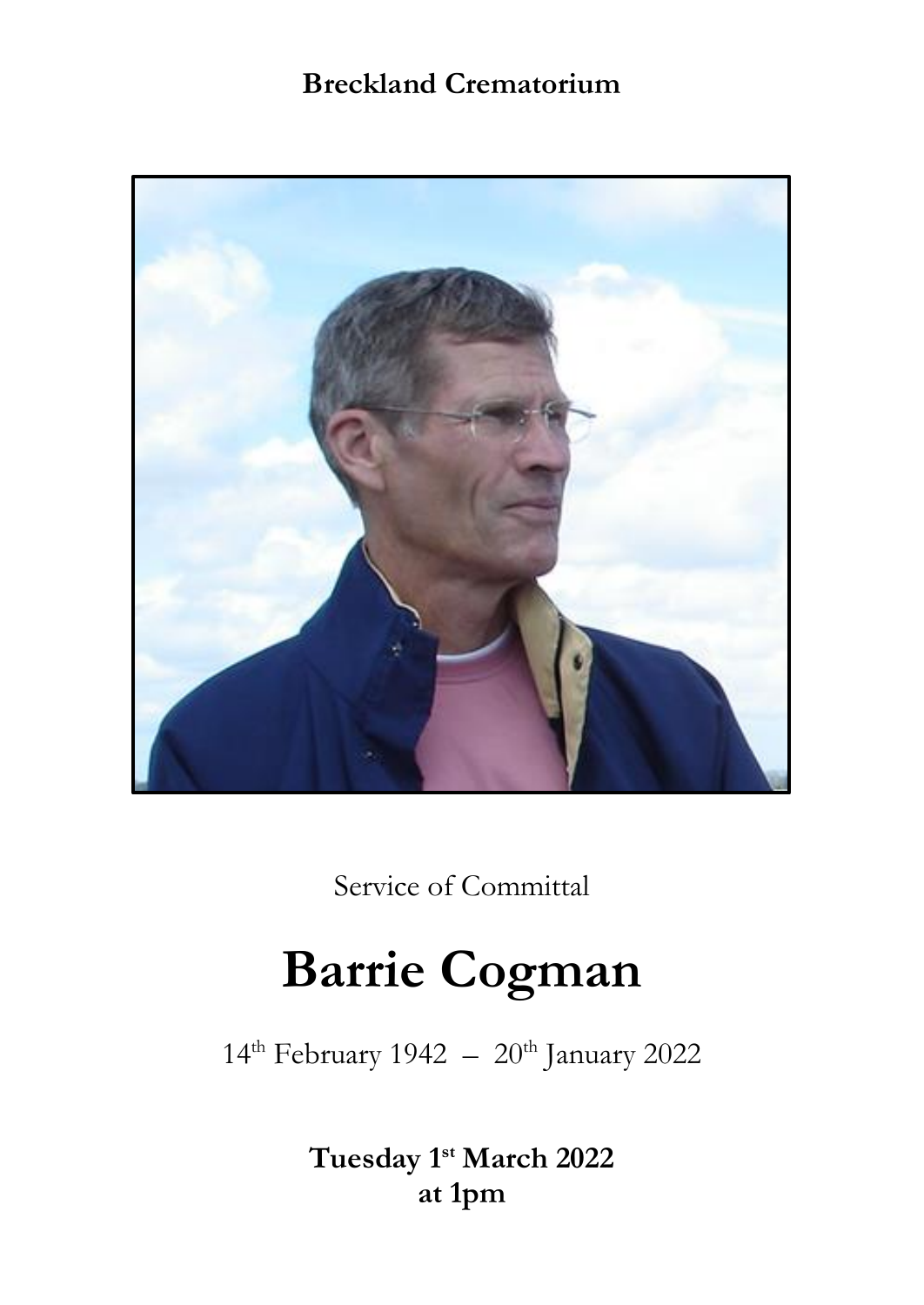#### **Processional Music**

*Canon in D by Johann Pachelbel*

# **The Sentences**

#### **Welcome and Introduction**

*By Fr. Bob Nichols* 

# **The Collect**

## **Psalm 121**

I lift up my eyes to the hills; from where is my help to come? My help comes from the Lord, the maker of heaven and earth. He will not suffer your foot to stumble; he who watches over you will not sleep. Behold, he who keeps watch over Israel shall neither slumber nor sleep. The Lord himself watches over you; the Lord is your shade at your right hand, So that the sun shall not strike you by day, neither the moon by night. The Lord shall keep you from all evil; it is he who shall keep your soul. The Lord shall keep watch over your going out and your coming in, from this time forth for evermore. Glory to the Father, and to the Son, and to the Holy Spirit. As it was in the beginning, is now, and ever shall be, forever and ever. Amen.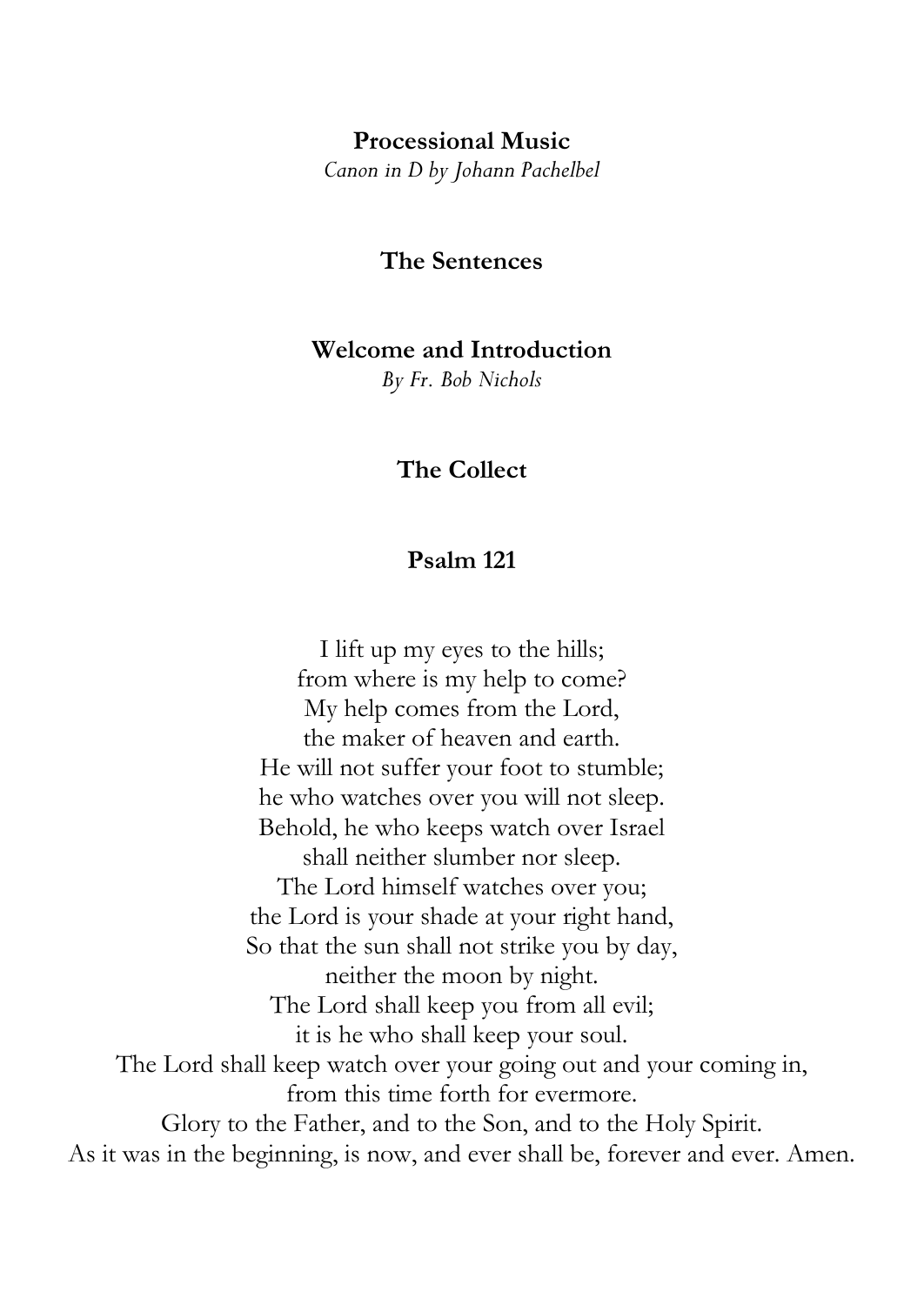# **Bible Reading**

*from St. John's Gospel Chapter 14 Verses 1-6, 27*

## **Music for Reflection**

*Fields of Gold Sung by Megan Cogman 'A song sung and recorded for Grandpa during his last days'* 

#### **Prayers including the Lord's Prayer**

Our Father, who art in heaven: hallowed be thy name; thy kingdom come; thy will be done on earth as it is in heaven. Give us this day our daily bread. And forgive us our trespasses, as we forgive those who trespass against us; And lead us not into temptation; but deliver us from evil. For thine is the kingdom, the power, and the glory, for ever and ever. Amen.

#### **The Commendation**

**The Committal**

#### **The Blessing**

**Recessional Music**  *Canon in D by Johann Pachelbel*